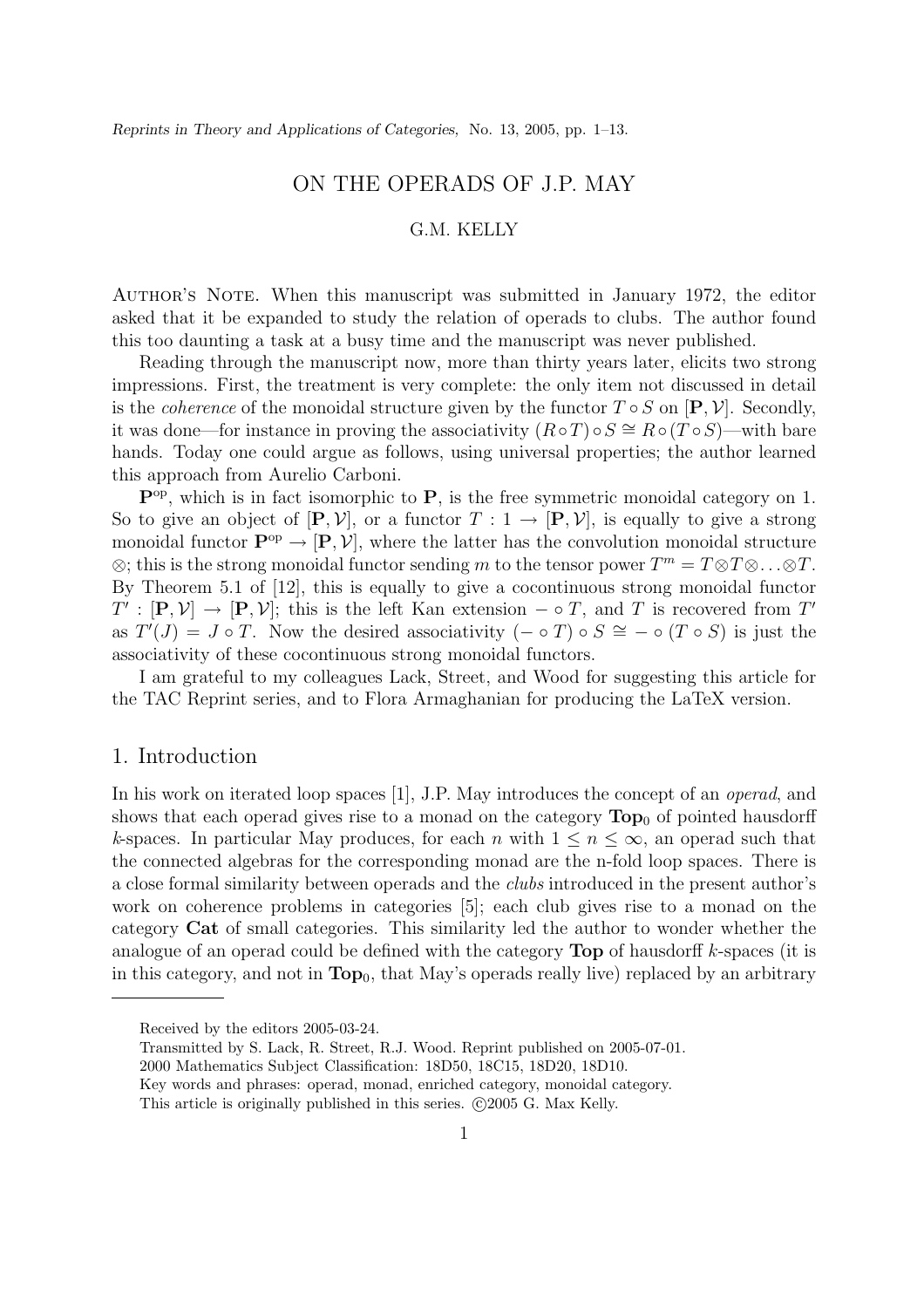*cosmos*. (The word *cosmos* has been suggested by B´enabou for "complete and cocomplete symmetric monoidal closed category".)

This is indeed the case. The purpose of the present note is to throw light on operads from the categorical point of view by defining them in this greater generality and by showing abstractly why they give rise to monads.

Write **P** for the category whose objects are the integers  $n \geq 0$ , with no morphisms  $n \rightarrow m$  for  $n \neq m$ , and with the morphisms  $n \rightarrow n$  being the permutations of n. Since **P** has an evident monoidal structure, the functor category  $[P, V]$ , where V is a cosmos, is again a cosmos by the work of Day [1]. However, it turns out that  $[P, V]$  also admits another, unfamiliar, and this time non-symmetric, monoidal closed structure. If we denote the tensor product for the latter by  $\circ$ , an operad T is just a  $\circ$ -monoid in  $[P, V]$ ; as such it gives rise to a monad  $T \circ -$  on  $[P, V]$ , which restricts to a monad on the full subcategory  $V$  of  $[\mathbf{P}, V]$ . In May's case, where  $V = \textbf{Top}$ , the algebras for the monad  $T \circ \textbf{Top}$ are also, for a simple reason, the algebras for a certain monad on  $\text{Top}_0$ . Such is our "explanation" of operads.

Of course only *some* of the monads on  $V$  arise from operads; the value of operads lies in their forming a category that is much easier to handle than that of all monads. The usefulness of the category of operads is sufficiently attested to by the above work of May. We merely point out here that, as the category of  $\circ$ -monoids in  $[P, V]$ , it is obviously complete; and will be cocomplete under reasonable hypotheses on  $V$ . Moreover every morphism  $V \rightarrow V'$  of cosmoi transforms a V-operad into a V'-operad, as we show in §6.

In spite of the above, the author's clubs turn out not to be operads after all; they are ◦-monoids not in the functor category [**P**,**Cat**] but in the closely-related category **Cat**/**P**, which again has an "unusual" monoidal closed structure; the **Cat**-operads are in fact a subset of the clubs. The observed similarity has served its turn in suggesting the above generalization.

### 2. The cosmos structure on  $|\mathbf{P}, \mathcal{V}|$

Let the cosmos  $\mathcal V$  have tensor product  $\otimes$ , identity object *I*, and internal hom  $\lceil$ ,  $\rceil$ . For simplicity of exposition we treat ⊗ as strictly associative and *I* as a strict identity, which is justified by Mac Lane's coherence theorem [8]. Rather than give a special name to the symmetry  $A \otimes B \to B \otimes A$  of  $\mathcal{V}$ , we write  $\langle \xi \rangle : A_1 \otimes \cdots \otimes A_n \to A_{\xi 1} \otimes \cdots \otimes A_{\xi n}$  for the natural isomorphism obtained by iterating it; here  $\xi \in \mathbf{P}_n = \mathbf{P}(n, n) =$  the set of permutations of n. The functor  $V = \mathcal{V}(I, -): \mathcal{V} \to$  Sets has a left adjoint F, where  $FX$  is the coproduct of X copies of I; it is harmless to suppose that F preserves tensor products strictly, and not just to within isomorphism; so that  $F(X \times Y) = FX \otimes FY$  and  $F\star = I$ , where  $\star$  is the distinguished one-point set. For  $X \in \mathbf{Sets}$  and  $A \in \mathcal{V}$  we write  $X \otimes A$  for  $FX \otimes A$ ; it is the coproduct of X copies of A, but defining it as above allows us to write without parentheses  $X \otimes A \otimes B$  for  $X \in \mathbf{Sets}$  and  $A, B \in \mathcal{V}$ .

By functor etc., we shall always mean *ordinary* functor etc., not V-functor etc.; in particular the ends and coends below are all relative to **Sets**, not to V. The reader who is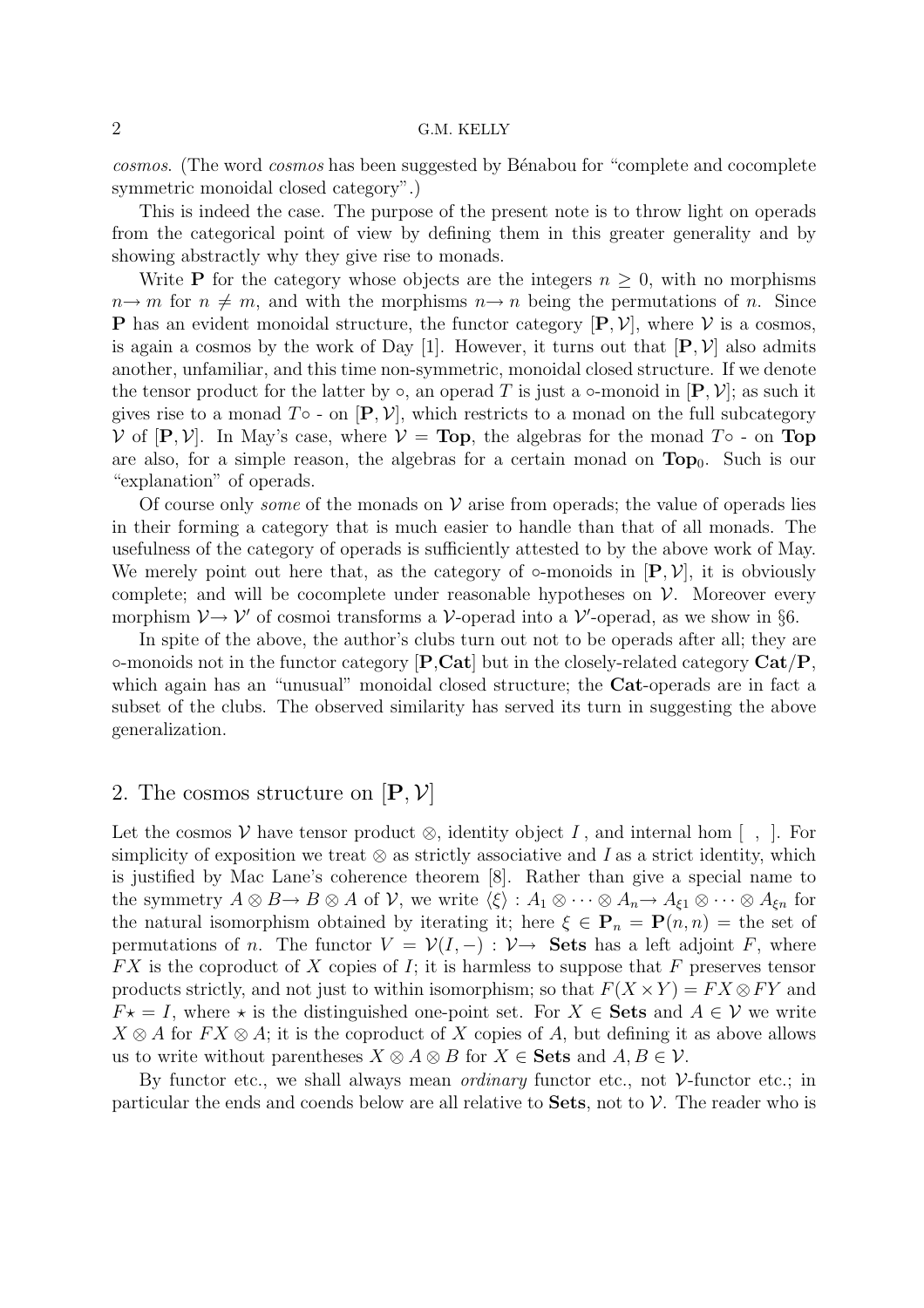not familiar with the integral notation for ends and coends can find it for instance in [2].

We shall henceforth write F for the functor category  $[P, V]$ . An object T of F is a graded V-object  $T_n$  ( $n \geq 0$ ), together with for each n a left operation of the symmetric group  $P_n$  on Tn; a morphism of F is an equivariant graded map of degree 0.

The category **P** has a symmetric monoidal structure, with  $+$  for its tensor product;  $m+n$  is the ordinary sum of integers, and  $\xi+\eta$ :  $m+n\rightarrow m+n$  is the evident permutation. The identity object is of course 0. For the iterated symmetry isomorphism we are going to use the same notation  $\langle \xi \rangle$  as we do in  $\mathcal{V}$ ; however it is technically convenient to regard the monoidal structure as one on  $\mathbf{P}^{op}$  rather than on  $\mathbf{P}$  for this purpose, and therefore we write  $\langle \xi \rangle : m_{\xi_1} + \cdots + m_{\xi_n} \to m_1 + \cdots + m_n$  (rather than  $\langle \xi^{-1} \rangle$ ) for the appropriate permutation.

It then follows from Day [1] that  $\mathcal{F} = [\mathbf{P}, \mathcal{V}]$  is again a cosmos. Day's formulas for the cosmos structure on  $[\mathcal{A}, \mathcal{V}]$  refer directly to the case when  $\mathcal{A}$  is a V-category; and have to be adapted to the present case by replacing **P** by the free  $\mathcal{V}\text{-category}$  on **P** and then simplifying. On doing this, we see that the tensor product on  $\mathcal F$  is given by

$$
T \otimes S = \int^{m,n} \mathbf{P}(m+n,-) \otimes Tm \otimes Sn . \qquad (2.1)
$$

If we actually calculate this coend, we get for  $T \otimes S$  the explicit formula

$$
(T \otimes S)k = \sum_{m+n=k} \operatorname{Sh}(m,n) \otimes Tm \otimes Sn , \qquad (2.2)
$$

where  $\mathrm{Sh}(m,n)$  is the set of  $(m,n)$ -shuffles; but we do not use this, (2.1) being much easier to handle. Associativity of ⊗ is immediate; using the Yoneda lemma, and the fact that the ⊗ of V preserves colimits, we see that both iterated ⊗-products are canonically isomorphic to

$$
T \otimes S \otimes R = \int^{m,n,k} \mathbf{P}(m+n+k,-) \otimes Tm \otimes Sn \otimes Rk.
$$

This formula admits an obvious extension to

$$
T_1 \otimes \cdots \otimes T_m = \int^{n_1, \cdots, n_m} \mathbf{P}(n_1 + \cdots + n_m, -) \otimes T_1 n_1 \otimes \cdots T_m n_m . \qquad (2.3)
$$

The identity object for ⊗ is

$$
\mathbf{P}(0,-) \otimes I \tag{2.4}
$$

Again we write as if the associativity and identity were strict; coherence has been formally established by Day. The symmetry for  $\mathcal F$  comes from those for **P** and for  $\mathcal V$ , being given for a multiple ⊗-product by the following diagram:

$$
T_1 \otimes \ldots \otimes T_m \longrightarrow f^{n_i} \mathbf{P}(n_1 + \ldots + n_m, -) \otimes T_1 n_1 \otimes \ldots \otimes T_m n_m
$$
\n
$$
\downarrow^{(k)} \qquad \qquad \downarrow^{(n_1, \ldots, n_m)} \mathbf{P}(\langle \xi \rangle, -) \otimes \langle \xi \rangle
$$
\n
$$
T_{\xi 1} \otimes \ldots \otimes T_{\xi m} \longrightarrow f^{n_i} \mathbf{P}(n_{\xi 1} + \ldots + n_{\xi m}, -) \otimes T_{\xi 1} n_{\xi 1} \otimes \ldots \otimes T_{\xi m} n_{\xi m}
$$
\n
$$
(2.5)
$$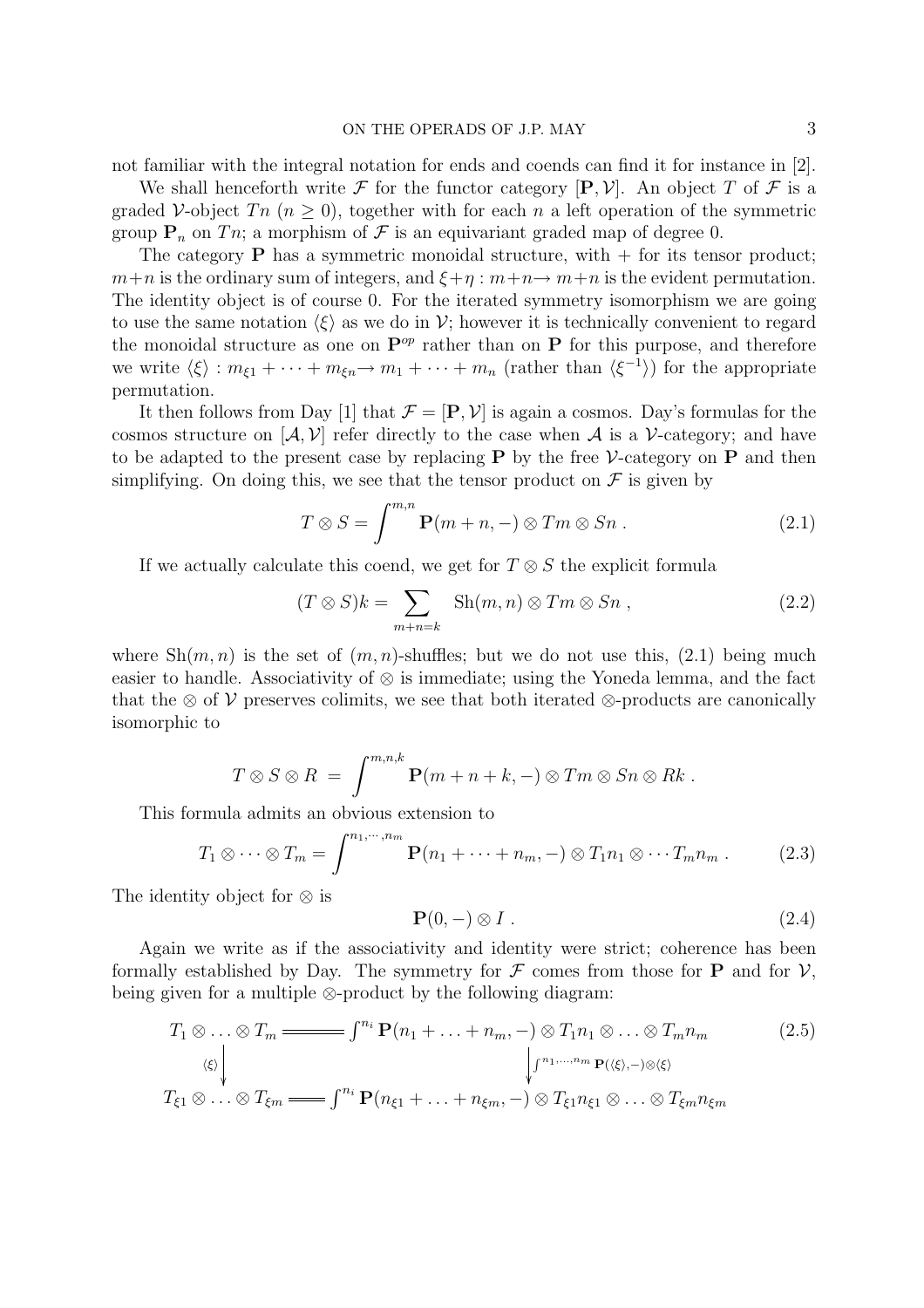Finally the internal hom of  $\mathcal F$ , which we do not explicitly use, is given by [[S, R]] where

$$
[[S,R]]k = \int_{n} [Sn, R(n+k)] .
$$
 (2.6)

 $\mathcal F$  is actually a V-category, and we do need its V-valued hom, which is given by

$$
[S,R] = \int_n [Sn, Rn] . \tag{2.7}
$$

We could write this as  $\phi$  [[S, R]], where  $\phi : \mathcal{F} \to \mathcal{V}$  is the functor given by

$$
\phi T = T0. \tag{2.8}
$$

This functor has the left adjoint  $\psi : \mathcal{V} \to \mathcal{F}$  where

$$
\psi A = \mathbf{P}(0, -) \otimes A ; \tag{2.9}
$$

that is to say,  $(\psi A)0 = A$  and, for  $n \neq 0, (\psi A)n = 0$ , the initial object of V. Clearly  $\phi \psi = 1$ , so that  $\psi$  embeds V as a full coreflective subcategory of F. It is easily verified that  $\psi(A\otimes B) = \psi A\otimes \psi B$ ; that  $\psi I$  is the identity object (2.4) of F; and that  $[\psi A, \psi B] = [A, B]$ . So no confusion arises if we write A for  $\psi A$ , and regard V as a subcategory of F; note that the identity object (2.4) in  $\mathcal F$  is then just I. (Observe that [[A, B]], which is easily seen to be given by  $[[A, B]]k = [A, P(0, k) \otimes B]$  when  $A, B \in V$ , differs from  $[A, B]$  whenever  $[A, 0]$ , as in **Sets** or **Top**, is different from 0; they coincide if  $V$  is pointed.)

It is also immediate from the Yoneda lemma that, for  $A \in \mathcal{V}$  and  $S \in \mathcal{F}$ , we have

$$
(A \otimes S)k = A \otimes Sk. \tag{2.10}
$$

For  $A \in V$  and  $S, R \in \mathcal{F}$  we clearly have:

$$
\mathcal{F}(A \otimes S, R) \cong \mathcal{V}(A, [S, R]) . \tag{2.11}
$$

# 3. The non-symmetric monoidal closed structure on [**P**, V]

For  $T \in \mathcal{F} = [\mathbf{P}, \mathcal{V}]$ , write  $T^m$  for the m-fold tensor product  $T \otimes T \otimes \cdots \otimes T$ . This is contravariantly functorial in  $m \in \mathbf{P}$  if we define  $T^{\xi}: T^m \to T^m$ , for  $\xi \in \mathbf{P}(m, m)$ , to be  $\langle \xi \rangle : T \otimes \cdots \otimes T \to T \otimes \cdots \otimes T$ . Thus  $(m, T) \mapsto T^m$  is a functor  $\mathbf{P}^{op} \times \mathcal{F} \to \mathcal{F}$ ; it restricts to a functor  $\mathbf{P}^{op} \times \mathcal{V} \to \mathcal{V}$ , since  $A^m \in \mathcal{V}$  if  $A \in \mathcal{V}$ .

For fixed T, the functor  $m \mapsto T^m : \mathbf{P}^{op} \to \mathcal{F}$  is strict monoidal; for  $T^{m+n} = T^m \otimes T^n$ and  $T^{\xi+\eta} = T^{\xi} \otimes T^{\eta}$ , while  $T^0 = I$ . It also respects the symmetries; since we defined the  $\langle \xi \rangle$  in **P** as the symmetry appropriate to  $\mathbf{P}^{op}$ , this says that we have commutativity in

$$
T^{k_1} \otimes \ldots \otimes T^{k_m} \xrightarrow{\qquad \qquad} T^{k_1 + \ldots + k_m} \qquad (3.1)
$$
  
\n
$$
\downarrow^{r \langle \xi \rangle} \qquad \qquad \downarrow^{r \langle \xi \rangle}
$$
  
\n
$$
T^{k_{\xi 1}} \otimes \ldots \otimes T^{k_{\xi m}} \xrightarrow{\qquad \qquad} T^{k_{\xi 1} + \ldots + k_{\xi m}},
$$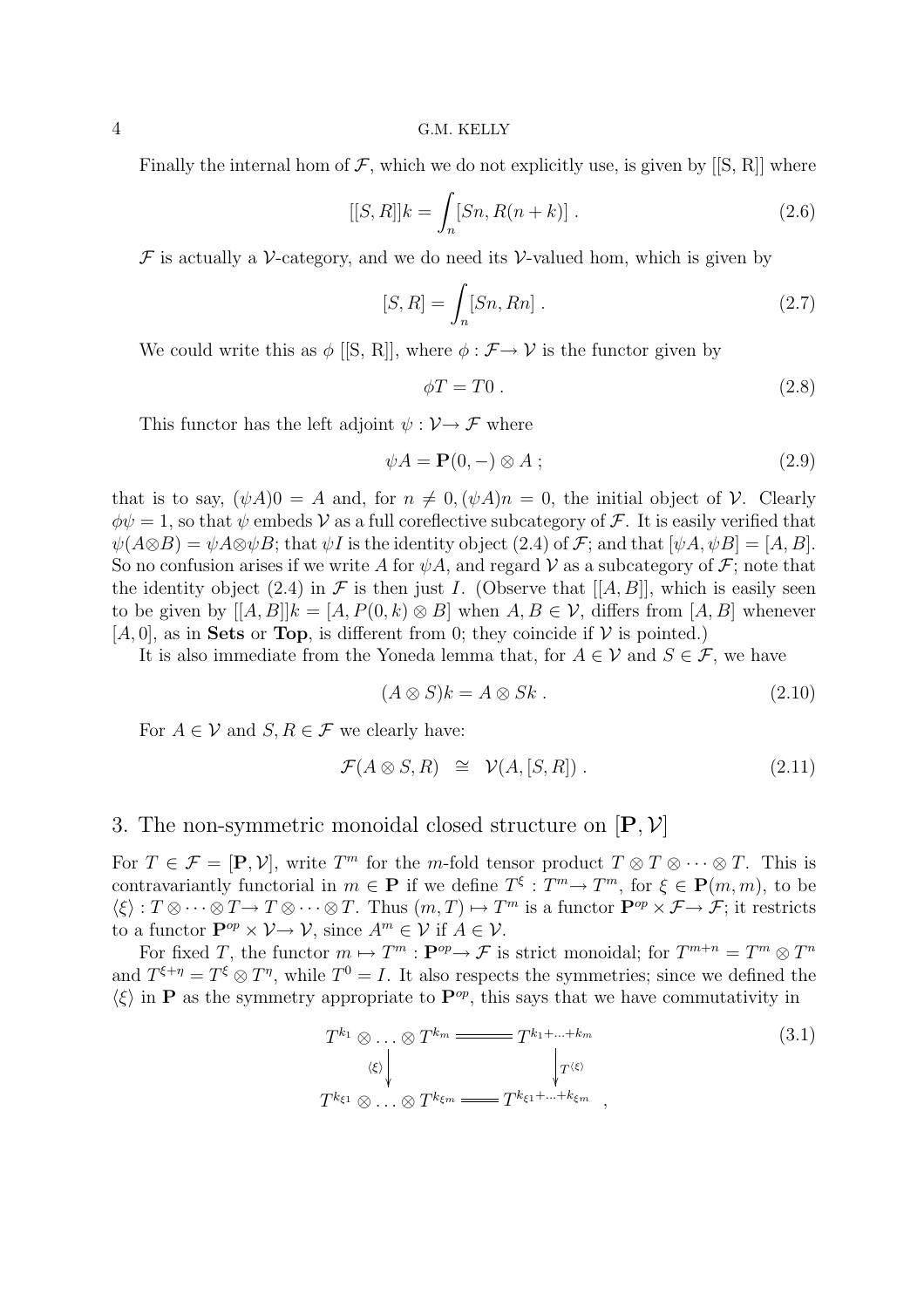verification of which is immediate.

We define a new tensor product  $\circ$  on  $\mathcal F$  by

$$
T \circ S = \int^m Tm \otimes S^m . \qquad (3.2)
$$

If  $S \in \mathcal{V}$ , then  $S^m \in \mathcal{V}$  and  $T_m \otimes S^m \in \mathcal{V}$ ; since the inclusion  $\mathcal{V} \to \mathcal{F}$ , having the right adjoint  $\phi$ , preserves colimits, it follows that  $T \circ S \in \mathcal{V}$ . Thus  $\circ$  is a functor

$$
\circ : \mathcal{F} \times \mathcal{F}, \mathcal{F} \times \mathcal{V} \to \mathcal{F}, \mathcal{V} \,. \tag{3.3}
$$

To prove the associativity of ○, we first establish the following lemma. We use freely in the proof the fact that  $A \otimes -$  and  $-\otimes A : \mathcal{V} \rightarrow \mathcal{V}$ , having right adjoints, preserve colimits and in particular coends.

3.1. LEMMA.  $(S \circ R)^m \cong S^m \circ R$ , naturally in S, R and m.

PROOF. We have

$$
(S \circ R)^m = \int^{n_1, \dots, n_m} \mathbf{P}(n_1 + \dots + n_m, -) \otimes (S \circ R)n_1 \otimes \dots \otimes (S \circ R)n_m \text{ by (2.3)}
$$
  
\n
$$
\cong \int^{n_i, k_i} \mathbf{P}(n_1 + \dots + n_m, -) \otimes (Sk_1 \otimes (R^{k_1})n_1) \otimes \dots \otimes (Sk_m \otimes (R^{k_m})n_m) \text{ by (3.2)}
$$
  
\n
$$
\cong \int^{n_i, k_i} (Sk_1 \otimes \dots \otimes Sk_m) \otimes \mathbf{P}(n_1 + \dots + n_m, -) \otimes (R^{k_1})n_1 \otimes \dots \otimes (R^{k_m})n_m
$$
  
\n
$$
\cong \int^{k_i} (Sk_1 \otimes \dots \otimes Sk_m) \otimes (R^{k_1} \otimes \dots \otimes R^{k_m}) \text{ by (2.3)}
$$
  
\n
$$
\cong \int^{k_i} Sk_1 \otimes \dots \otimes Sk_m \otimes R^{k_1 + \dots + k_m}
$$
  
\n
$$
\cong \int^{k_i, t} \mathbf{P}(k_1 + \dots + k_m, t) \otimes Sk_1 \otimes \dots \otimes Sk_m \otimes R^t \text{ by Yoneda}
$$
  
\n
$$
\cong \int^{t} (S^m)t \otimes R^t \text{ by (2.3)}
$$
  
\n
$$
= (S^m) \circ R \text{ by (3.2)}.
$$

The above isomorphisms are clearly natural in  $S$  and  $R$ . We have to prove naturality in m. For  $\xi \in \mathbf{P}_m$ , consider  $(S \circ R)^{\xi} = \langle \xi \rangle$ . The following display exactly imitates the display above, but this time at the level of maps: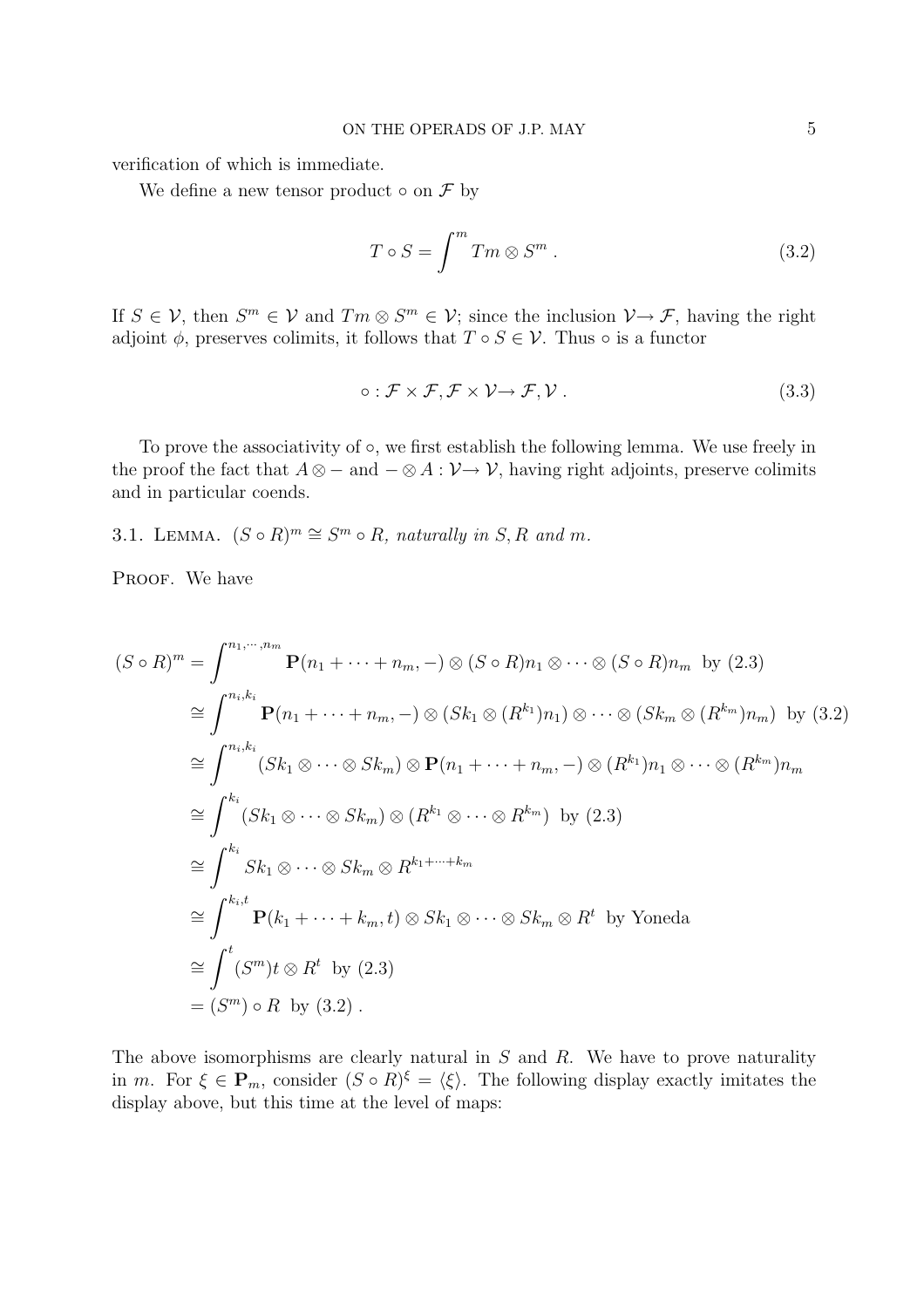$$
(S \circ R)^{\xi} = \langle \xi \rangle = \int^{n_i} \mathbf{P}(\langle \xi \rangle, -) \otimes \langle \xi \rangle \text{ by (2.5)}
$$
  
= 
$$
\int^{n_i k_i} \mathbf{P}(\langle \xi \rangle, -) \otimes \langle \xi \rangle
$$
  
= 
$$
\int^{k_i} \langle \xi \rangle \otimes \mathbf{P}(\langle \xi \rangle, -) \otimes \langle \xi \rangle
$$
  
= 
$$
\int^{k_i} \langle \xi \rangle \otimes \langle \xi \rangle \text{ by (2.5)}
$$
  
= 
$$
\int^{k_i} \langle \xi \rangle \otimes R^{\langle \xi \rangle} \text{ by (3.1)}
$$
  
= 
$$
\int^{k_i, t} \mathbf{P}(\langle \xi \rangle, t) \otimes \langle \xi \rangle \otimes R^t
$$
  
= 
$$
\int^{t} \langle \xi \rangle t \otimes R^t \text{ by (2.5)}
$$
  
= 
$$
S^{\xi} \circ R.
$$

So we have naturality in  $m$  and the lemma is proved.

The associativity of  $\circ$  now follows at once. We have

$$
T \circ (S \circ R) = \int^m Tm \otimes (S \circ R)^m \text{ by (3.2)}
$$
  
\n
$$
\cong \int^m Tm \otimes (S^m \circ R) \text{ by Lemma 3.1}
$$
  
\n
$$
\cong \int^{m,k} Tm \otimes (S^m)k \otimes R^k \text{ by (3.2)}
$$
  
\n
$$
\cong \int^{m,k} (Tm \otimes S^m)k \otimes R^k \text{ by (2.10)}
$$
  
\n
$$
\cong \int^k (T \circ S)k \otimes R^k \text{ by (3.2)}
$$
  
\n
$$
= (T \circ S) \circ R \text{ by (3.2)};
$$

in the penultimate line we have used the fact that colimits in a functor category are computed evaluation-wise.

An identity object for  $\circ$  is

$$
J = \mathbf{P}(1, -) \otimes I \tag{3.4}
$$

thus  $J1 = I$  and  $Jn = 0$  for  $n \neq 1$ ; note that  $J \neq I$ . To see that J is a left identity, observe that  $J \circ S = \int^m Jm \otimes S^m = \int^m \mathbf{P}(1,m) \otimes I \otimes S^m \cong S^1$  by Yoneda. To see that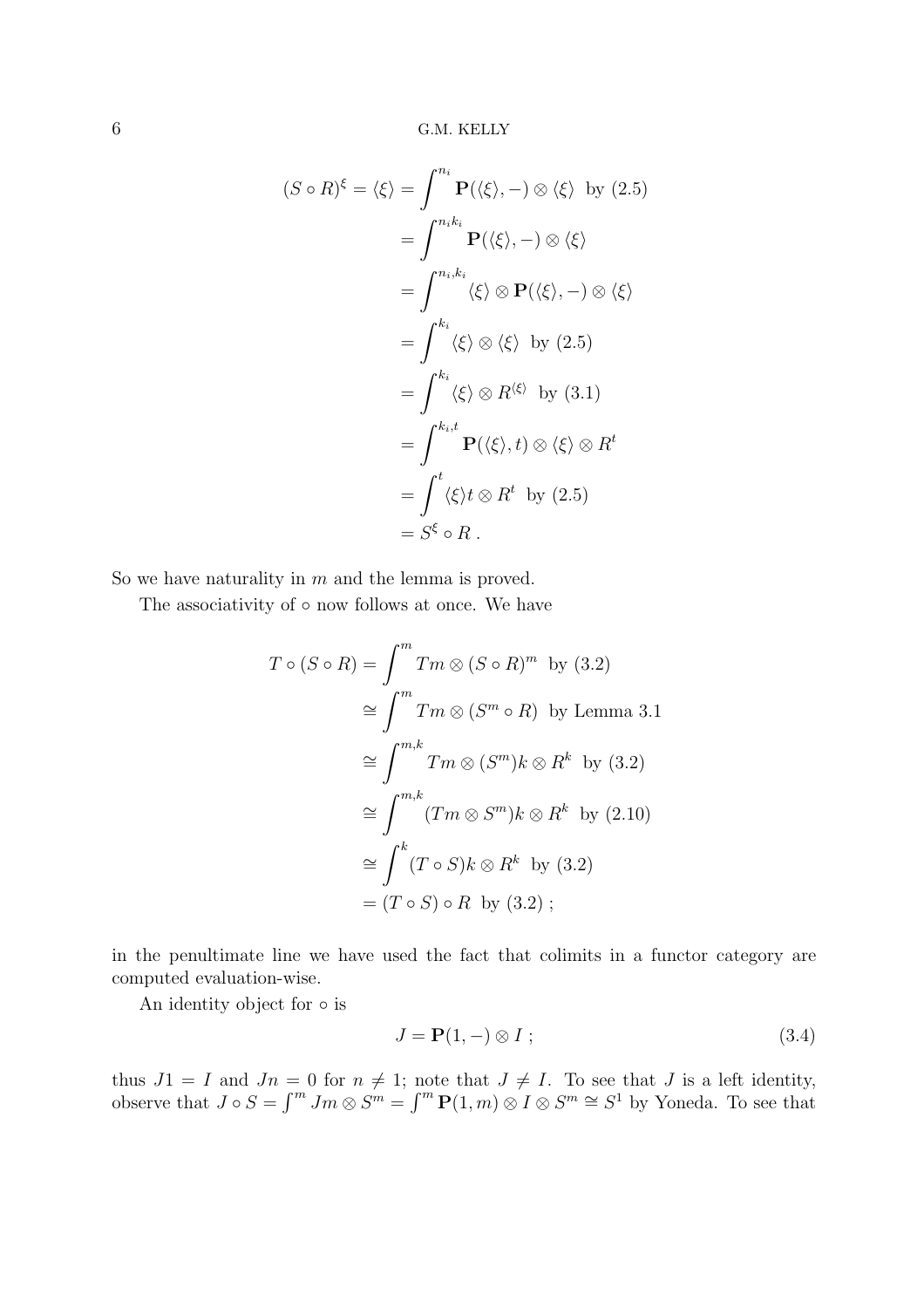J is a right identity, observe that

$$
J^{m} = \int_{0}^{n_{1}, \dots, n_{m}} \mathbf{P}(n_{1} + \dots + n_{m}, -) \otimes (\mathbf{P}(1, n_{1}) \otimes I) \otimes \dots \otimes (\mathbf{P}(1, n_{m}) \otimes I)
$$
  
\n
$$
\cong \mathbf{P}(1 + 1 + \dots + 1, -) \otimes I \text{ by Yoneda}
$$
  
\n
$$
= \mathbf{P}(m, -) \otimes I .
$$
 (3.5)

This is easily verified to be natural in  $m$ , so that

$$
T \circ J \cong \int^m Tm \otimes J^m \cong \int^m Tm \otimes \mathbf{P}(m, -) \otimes I = T
$$
 by Yoneda.

Since all the isomorphisms involved are the canonical ones, it is clear that the monoidal structure given by  $\circ$  on  $\mathcal F$  will be coherent; the details, which we omit, would require a series of lemmas along the lines of §2 of [1].

This monoidal structure is closed; that is;  $-\circ S$  has a right adjoint. For

$$
\mathcal{F}(T \circ S, R) = \mathcal{F}(\int^m T_m \otimes S^m, R)
$$
  
\n
$$
\cong \int_m \mathcal{F}(T_m \otimes S^m, R)
$$
  
\n
$$
\cong \int_m \mathcal{V}(T_m, [S^m, R]) \qquad \text{by (2.11)}
$$
  
\n
$$
= \mathcal{F}(T, \{S, R\}),
$$

if we define  $\{S, R\} \in \mathcal{F}$  by

.

$$
\{S, R\}m = [S^m, R] \ . \tag{3.6}
$$

We have already remarked that  $T \circ A \in \mathcal{V}$  for  $A \in \mathcal{V}$ ; note that, if  $T \in \mathcal{F}$  and  $A, B \in \mathcal{V}$ , the isomorphism  $\mathcal{F}(T \circ S, R) \cong \mathcal{F}(T, \{S, R\})$  has the special case

$$
\mathcal{V}(T \circ A, B) \cong \mathcal{F}(T, \{A, B\}) \tag{3.7}
$$

This monoidal structure is not symmetric; in fact, it is not even biclosed - that is,  $T \circ -$  does not have a right adjoint. For if it did, it would have to preserve the initial object 0 of F; which is the initial object 0 of V, since  $\psi : V \to \mathcal{F}$  preserves colimits. But  $0^0 = I$  and  $0^m = 0$  for  $m \neq 0$ ; so  $T \circ 0 = T0 \otimes I = T0$ , which is  $\neq 0$  in general.

### 4. Operads

By an *operad* we mean a monoid for the tensor product  $\circ$  in  $\mathcal{F}$ , that is, an object T of F together with morphisms  $\mu : T \circ T \to T$  and  $\eta : J \to T$  satisfying the associative and identity laws. Operads form a category, a morphism of operads being a map  $T \rightarrow T'$ respecting  $\mu$  and  $\eta$ . An example of an operad is the *endomorphism operad* {S, S} of S;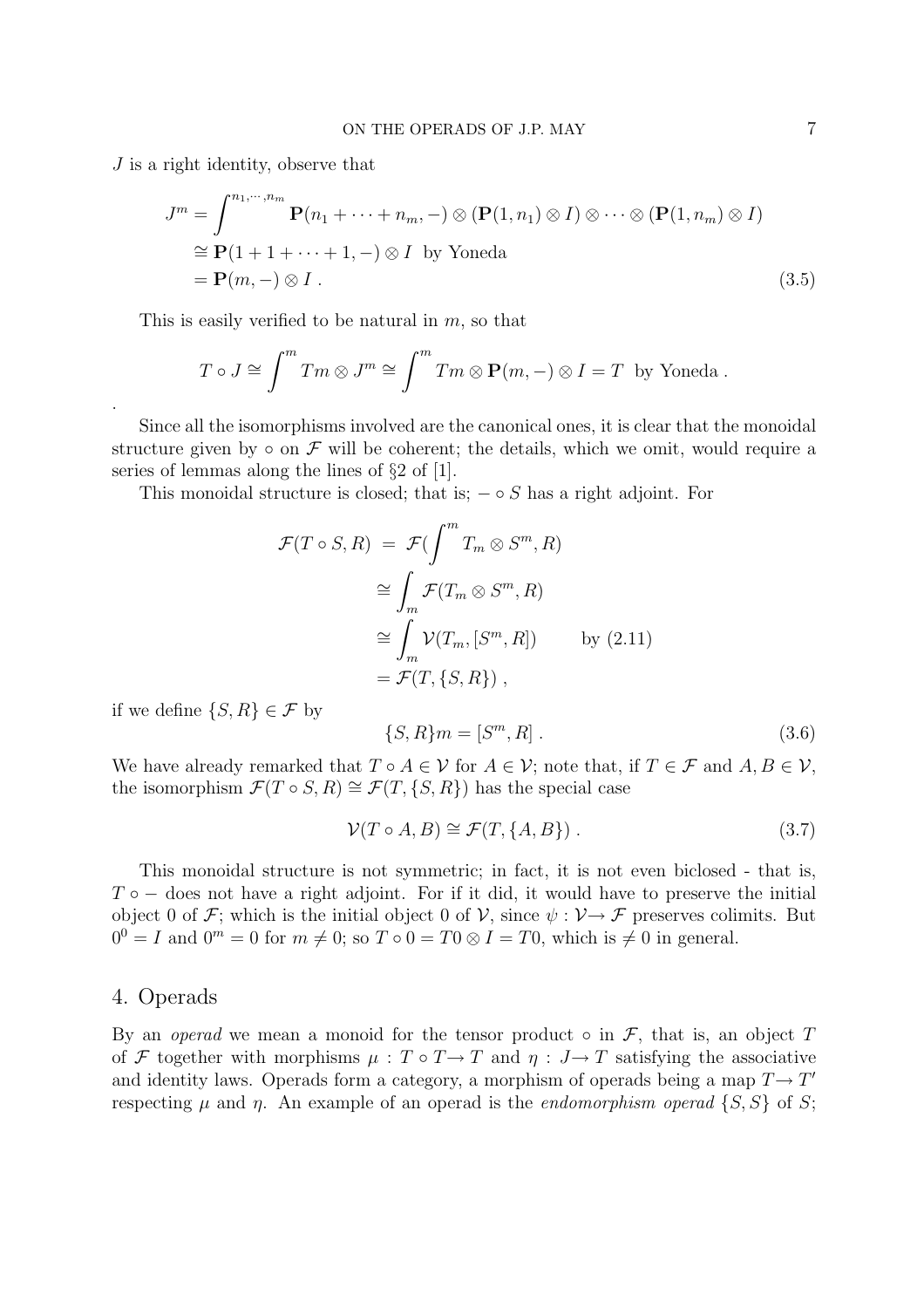the internal endomorphism object in a closed category is of course always a monoid,  $\mu: \{S, S\} \circ \{S, S\} \rightarrow \{S, S\}$  corresponding by adjunction to

$$
\{S,S\}\circ\{S,S\}\circ S\xrightarrow{1\circ e}\{S,S\}\circ S\xrightarrow{e}S
$$

where e is the evaluation, and  $\eta: J \to \{S, S\}$  corresponding by adjunction to  $J \circ S \cong S$ .

If T is an operad,  $T \circ -$  is obviously a monad on  $\mathcal{F}$ ; it restricts to a monad on  $\mathcal{V}$ , since  $T \circ A \in V$  for  $A \in V$ . An algebra for this monad on V is an  $A \in V$  together with an *action*  $T \circ A \to A$  satisfying the usual laws; however it is at once seen that these laws express precisely that the corresponding map  $T \rightarrow \{A, A\}$  is a morphism of operads. We call such an algebra A a T-*algebra*, and write T-Alg for the category of T-algebras.

To show that this generalizes May's definition, we must give the data for an operad in more primitive terms. To give  $\eta : J \to T$  is just to give a map  $\eta_1 : I \to T1$ , since  $J1 = I$ and  $Jn = 0$  for  $n \neq 1$ . To give  $\mu : T \circ T \to T$  is to give  $\sigma : Tm \otimes T^m \to T$ , natural in m; the naturality requirements says  $\sigma(T\xi \otimes 1) = \sigma(1 \otimes T^{\xi})$ , that is,  $\sigma(T\xi \otimes 1) = \sigma(1 \otimes \langle \xi \rangle)$ . By (2.3) and (2.5), this is to give maps  $\tau : Tm \otimes \mathbf{P}(n_1 + \cdots + n_m, k) \otimes Tn_1 \otimes \cdots \otimes Tn_m \rightarrow Tk$ , natural in k and the  $n_i$ , and such that  $\tau(T\xi \otimes 1 \otimes 1) = \tau(1 \otimes \mathbf{P}(\langle \xi \rangle, 1) \otimes \langle \xi \rangle)$ . By the Yoneda lemma, this is finally to give maps  $\theta : Tm \otimes Tn_1 \otimes \cdots \otimes Tn_m \rightarrow T(n_1 + \cdots + n_m)$ , natural in the  $n_i$ , and such that the following diagram commutes:

$$
Tm \otimes Tn_1 \otimes \ldots \otimes Tn_m \xrightarrow{\theta} T(n_1 + \ldots + n_m)
$$
\n
$$
T \otimes 1
$$
\n
$$
Tm \otimes Tn_1 \otimes \ldots \otimes Tn_m
$$
\n
$$
1 \otimes \langle \xi \rangle
$$
\n
$$
Tm \otimes Tn_{\xi 1} \otimes \ldots \otimes Tn_{\xi m} \xrightarrow{\theta} T(n_{\xi 1} + \ldots + n_{\xi m})
$$
\n
$$
(4.1)
$$

In a case such as  $V = Top$ , where we have elements, we can write the data still more simply. To give  $\eta$  is now just to give an element 1 of T1. Write the image under  $\theta$  of  $(a, b_1, \dots, b_n)$  as  $a[b_1, \dots, b_n]$ . For  $a \in Tm$ , write  $\xi a$  for  $(T\xi)a$ . Denote the permutation

$$
n_{\xi 1} + \ldots + n_{\xi m} \xrightarrow{\langle \xi \rangle} n_1 + \ldots + n_m \xrightarrow{\eta_1 + \ldots + \eta_m} n_1 + \ldots + n_m \tag{4.2}
$$

by  $\xi[\eta_1, \cdots, \eta_m]$ . Then the commutativity of (4.1), *together with* the naturality of  $\theta$  in the  $n_i$ , is expressed by

$$
(\xi a)[\eta_1 b_1, \cdots, \eta_n b_n] = (\xi[\eta_1, \cdots, \eta_n])a[b_{\xi 1}, \cdots, b_{\xi n}].
$$
\n(4.3)

Finally the associative and identity laws for  $\mu$  and  $\eta$  are expressed by

$$
(a[b_1, \cdots, b_m])[c_1, \cdots, c_k] = a[b_1[c_1, \cdots, c_{k_1}], b_2[c_{k_1+1}, \cdots, c_{k_2}], \cdots, b_m[\cdots, c_k]] , \quad (4.4)
$$

$$
a[1, \cdots, 1] = a \tag{4.5}
$$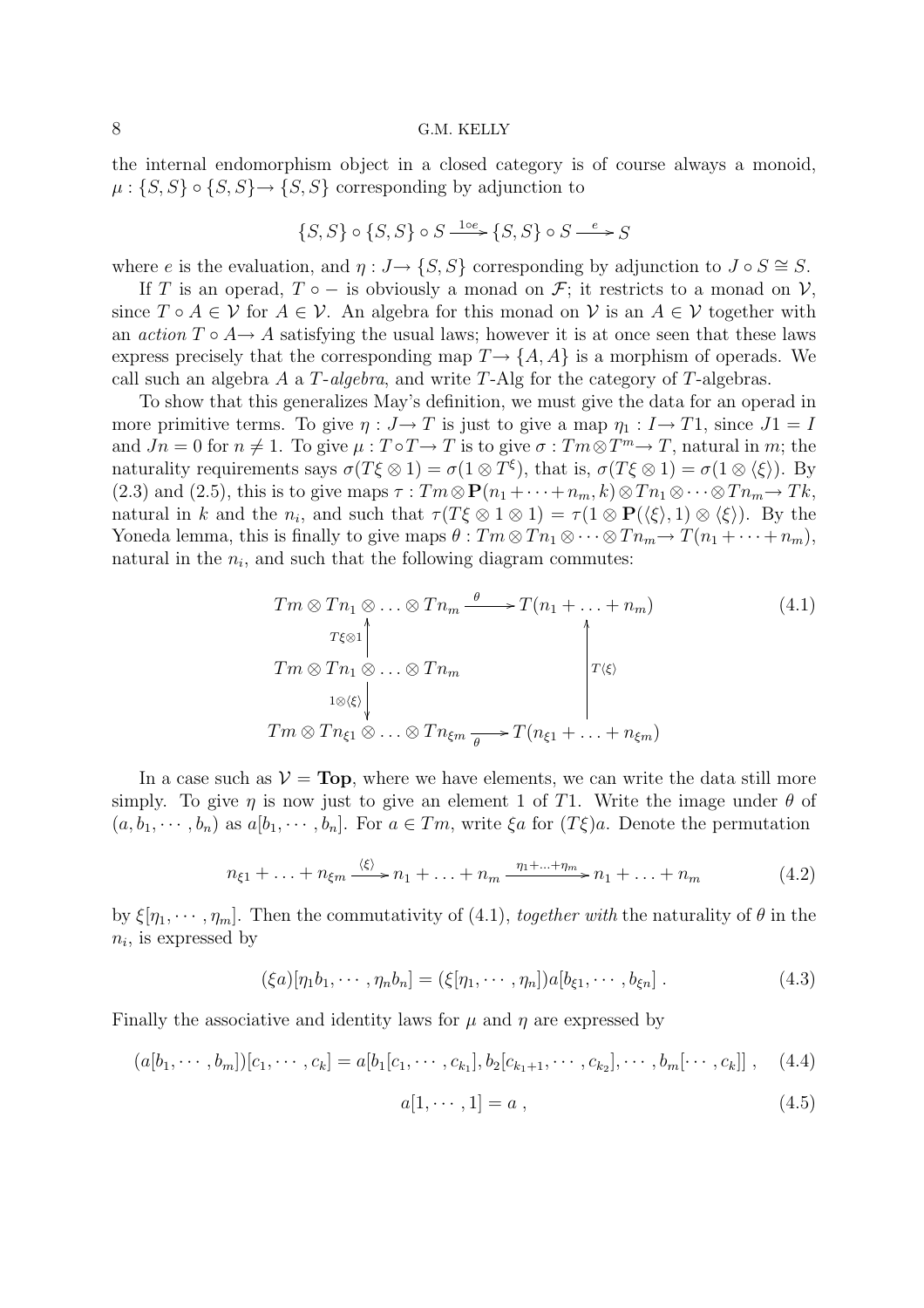$$
1[b] = b \tag{4.6}
$$

We now have May's definition of operad, except that he uses right actions of  $\mathbf{P}_n$  rather than left ones, and that he requires T0 to reduce a single point.

To give a T-algebra in **Top** is to give an action  $T \circ A \rightarrow A$ ; so we must give maps  $Tm \otimes A^m \rightarrow A$ , natural in m; if these maps send  $(a, x_1, \dots, x_m)$  to  $a\{x_1, \dots, x_m\}$ , the naturality in  $m$  is expressed by

$$
(\xi a)\{x_1, \cdots, x_m\} = a\{x_{\xi 1}, \cdots, x_{\xi m}\},\qquad(4.7)
$$

and the conditions for an action are

$$
(a[b_1, \cdots, b_m])\{x_1, \cdots, x_k\} = a\{b_1\{x_1, \cdots, x_{k_1}\}, \cdots, b_m\{\cdots, x_k\}\},
$$
 (4.8)

$$
1\{x\} = x \tag{4.9}
$$

### 5. May's monad on  $\text{Top}_0$

As we said above, May imposes on his operads the extra condition that T0 be the onepoint set  $\star$ . It is then the case that every T-algebra is canonically pointed, and that T-Alg  $=T_0$ -Alg for a certain monad  $T_0$  on **Top**<sub>0</sub>.

That it must be so is best seen abstractly by defining as follows an operad S in **Top** :  $S0 = S1 = \star$ , Sn is empty for other n. The operad structure on S is then unique, and it is immediate that  $S\text{-Alg} = \text{Top}_0$ , with  $S \circ A$  being the free pointed space  $\star + A$  on A. If T is an operad with  $T0 = \star$ , there is a unique operad map  $S \rightarrow T$ , inducing a monad map  $S \circ$  − → T  $\circ$  − and hence an algebraic functor T-Alg  $\to$  S-Alg. By the general theory of monads this has a left adjoint and is monadic, so that  $T-Alg = T_0-Alg$  for some monad  $T_0$  on  $S$ -Alg = **Top**<sub>0</sub>.

Added in 2005 for the TAC Reprint. *I must have been thinking of the adjoint triangle theorem, whereby*  $T$ -Alg  $\rightarrow$  S-Alg *has a left adjoint if*  $S$ -Alg  $\rightarrow$  **Top**<sub>0</sub> *is conservative with a left adjoint and the composite*  $T-Alg \rightarrow S-Alg \rightarrow Top_0$  *(here the forgetful*  $T-Alg \rightarrow Top_0$ ) has a left adjoint; but this requires coequalizers in T-Alg. Here we do *have these since, by Section 8 below,* T-Alg *is the category of models in*  $\text{Top}_0$  *of a*  $\text{Top}_0$ *enriched finitary Lawvere theory*  $\mathcal{T}$ *, and is therefore a reflective subcategory of*  $[\mathcal{T}, Top_0]$ *by Theorem 6.11 of [11], the cartesian closed category*  $\text{Top}_0$  *being locally bounded by Section 6.1 of [11].*

It is easy to give  $T_0$  explicitly. First observe that the forgetful functor  $T\text{-}Alg \to S\text{-}Alg$  $= \text{Top}_0$  sends A to the space A with base-point  $\dagger = \star \{\}.$  The operad  $\{A, A\}$  has a sub-operad  $\{A, A\}_0$  given by  $\{A, A\}_0$ <sup>n</sup> =  $[A^n, A]_0$  = the object of *pointed* maps  $A^n \rightarrow A$ . The operad map  $T \rightarrow \{A, A\}$  always factorizes through  $\{A, A\}_0$ ; that is,

$$
a{\dagger, \cdots, \dagger} = \dagger. \tag{5.1}
$$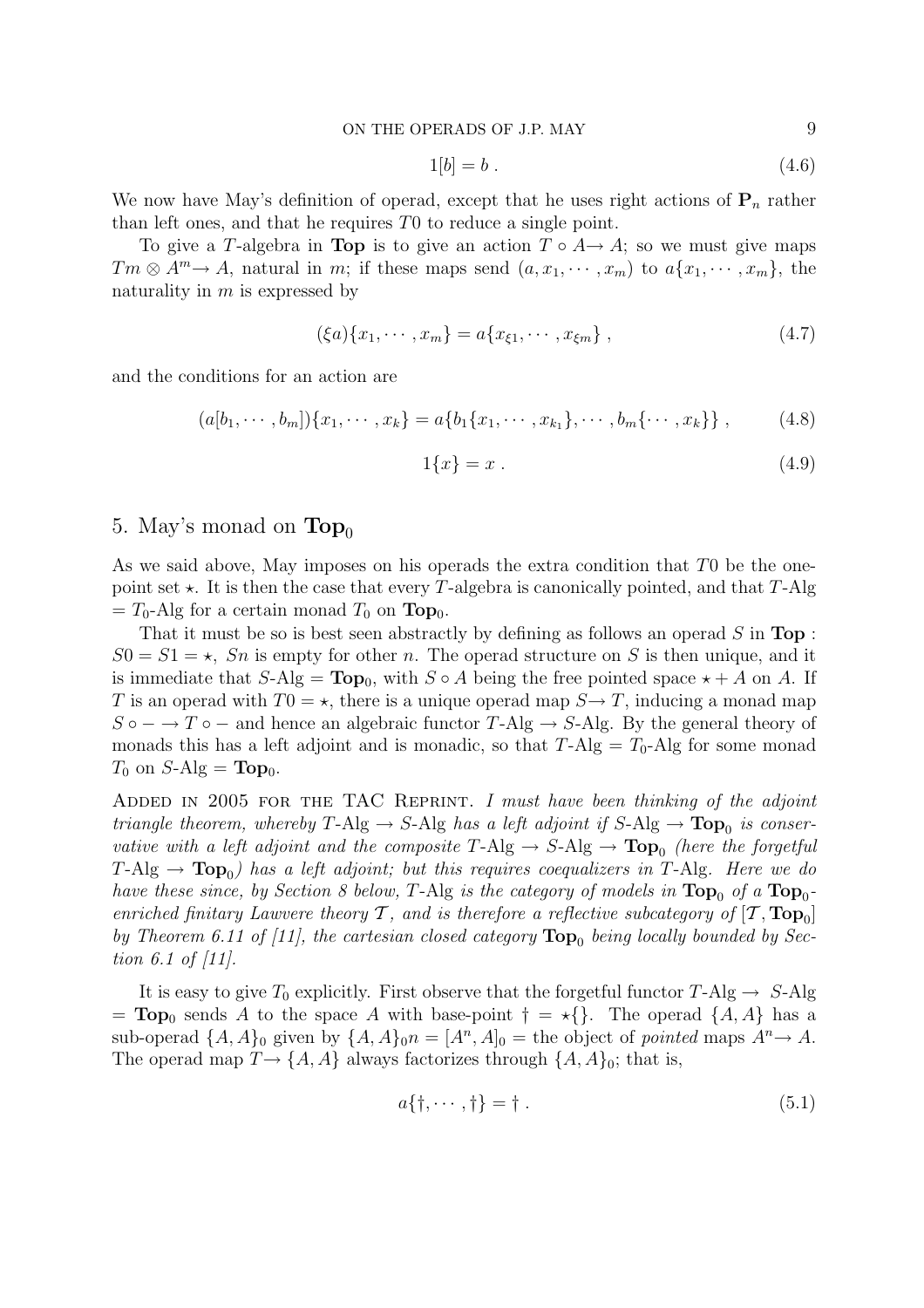To see this, observe that  $a[\star, \cdots, \star] = \star$ , since  $\star$  is the only element of T0. Using (4.8), we have

$$
a\{\dagger, \cdots, \dagger\} = a\{\star\{\}, \cdots, \star\{\}\} = (a[\star, \cdots, \star])\{\} = \star\{\} = \dagger.
$$

It follows that a T-algebra A may equally be defined as a *pointed* space A together with an operad map  $T \rightarrow \{A, A\}_0$ ; if, with May, we call *this* an action, then an action is a map  $a(x_1, \dots, x_m) \longmapsto a\{x_1, \dots, x_m\}$  satisfying (5.1) as well as (4.7) - (4.9). Using the special case

$$
\star\{\} = \dagger\tag{5.2}
$$

of  $(5.1)$ , together with  $(4.8)$  and  $(4.9)$ , we get

$$
(a[1,1,\dots,\star,\dots,1])\{x_1,\dots,x_{i-1},x_{i+1}\dots,x_m\} = a\{x_1,\dots,x_{i-1},\dagger,x_{i+1},\dots,x_m\};
$$
\n(5.3)

conversely, (5.2) and (5.3) imply (5.1) – put each  $x_i = \dagger$  in (5.3) and use induction.

Define therefore  $T_0A$  for  $A \in \textbf{Top}_0$  as  $(\sum_m T_m \times A^m)/q$ , where q is the equivalence relation needed to force (4.7) and (5.3); then an action is given by a map  $T_0A \rightarrow A$ , pointed to guarantee (5.2), and satisfying (4.8) and (4.9); but  $T_0$  is clearly a monad on  $\text{Top}_0$ , and this is just an action for  $T_0$ .

### 6. Change of  $\mathcal V$

If a functor  $\Phi : \mathcal{V} \to \mathcal{V}'$  admits enrichment to a symmetric monoidal functor, it is easy to see that  $[1, \Phi] : [\mathbf{P}, \mathcal{V}] \to [\mathbf{P}, \mathcal{V}']$  does so too, for the ⊗-structure; and that as a consequence  $[1, \Phi]$  admits enrichment to a monoidal functor for the  $\circ$ -structure. It follows that a V-operad T then gives rise to a V'-operad, that we may call  $\Phi T$ . If  $\Phi$  preserves  $\otimes$  and colimits, so does  $[1, \Phi]$ , and then  $[1, \Phi]$  preserves  $\circ$ ; so in this case the operad structure on  $\Phi T$  is especially simple.

There are two evident operads in **Sets**; one is N, given by  $Nn = \star$  for all n, with the unique operad structure; the other is P, given by  $P_n = \mathbf{P}_n$ , with  $\xi[\eta_1, \dots, \eta_n]$  defined as in (4.2). The functor F of the first paragraph of  $\S2$  now gives operads FN and FP in any V. It is easy to see that  $FP \circ A = \sum_m A^m$  = the free monoid on A, and that an FP-algebra is a monoid in V; while  $FN \circ A$  is the free abelian monoid on A, and an FN-algebra is an abelian monoid in V. In the case  $V = Top$ , the corresponding monads  $(FP)_0$  and  $(FN)_0$  on **Top**<sub>0</sub> are respectively the James reduced product construction and the infinite symmetric product construction.

### 7. Relation to props

Slightly altering Mac Lane's definition on p.97 of [9], define a  $(\mathcal{V})$  *prop* to be a  $\mathcal{V}$ -category T with the same objects as **P**, with a strict symmetric monoidal structure over  $V$ , and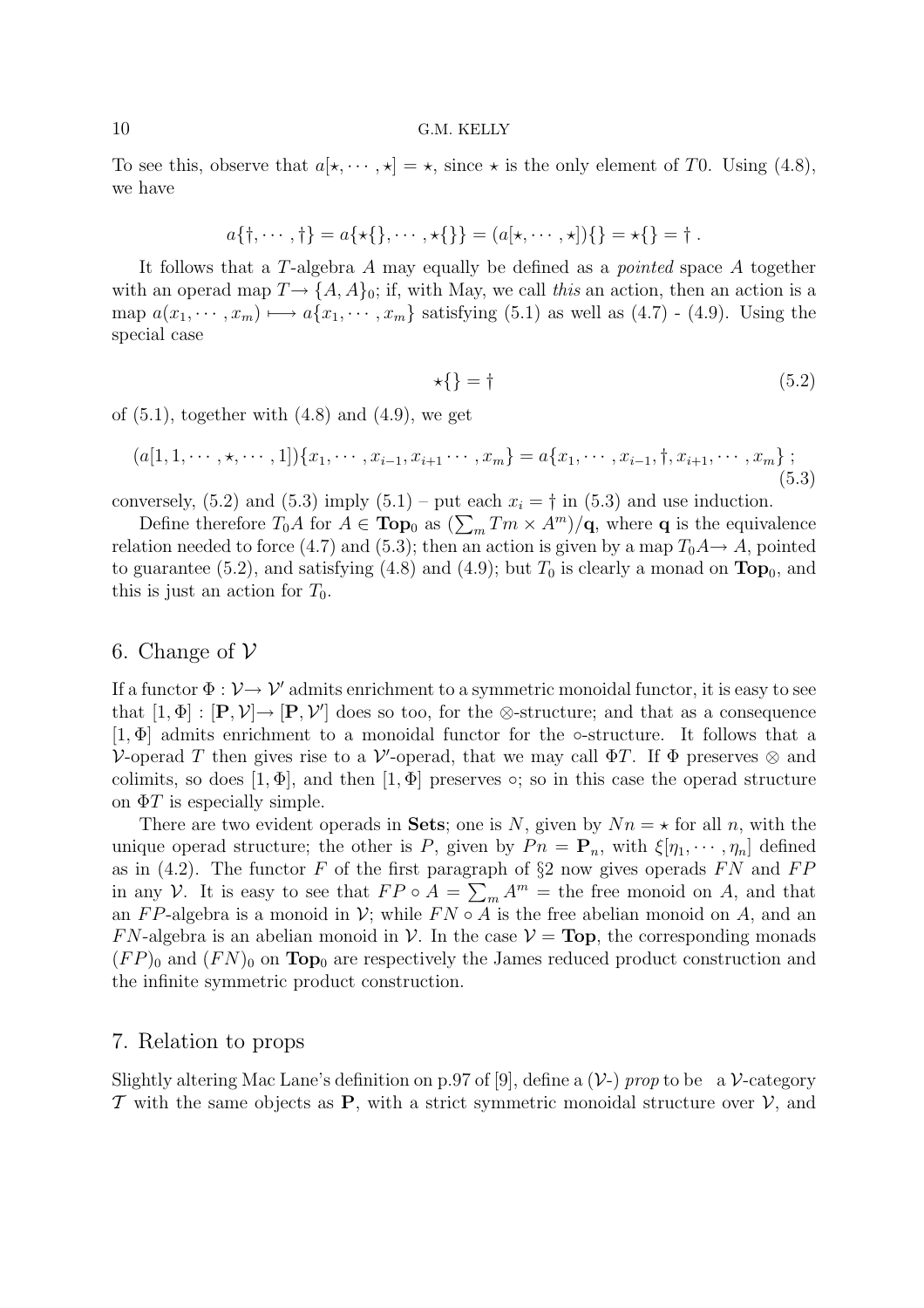with a strict symmetric monoidal functor  $\Phi : \mathbf{P}^{\mathrm{op}} \to \mathcal{T}$  which is the identity on objects. Then a T-*algebra* is a strict symmetric monoidal V-functor  $\Psi : \mathcal{T} \to \mathcal{V}$ . If  $\Psi 1 = A$ , then  $\Psi n$  must be  $A^n$ , and the T-algebra is given by maps  $\mathcal{T}(m, n) \rightarrow [A^m, A^n]$  satisfying whatever is necessary to make this a  $V$ -functor and strict symmetric monoidal.

Every operad T determines a prop  $\mathcal{T} = \hat{T}$ . Let  $\mathcal{T}(m,n)=(T^n)m$ . The map  $\mu$ :  $T \circ T \to T$  gives  $\mu^n$ :  $(T \circ T)^n \to T^n$ , or  $T^n \circ T \to T^n$  by Lemma 3.1; in view of the definition of ◦ this gives maps  $(T^n)m\otimes (T^m)k\to (T^n)k$ , or  $\mathcal{T}(m,n)\otimes \mathcal{T}(k,m)\to \mathcal{T}(k,n)$ , defining composition in T. Similarly  $\eta^n$  :  $J^n \to T^n$  gives by (3.5) maps  $\mathbf{P}(n,m) \otimes I$  $\rightarrow \mathcal{T}(m,n)$ , or  $\mathbf{P}(n,m) \rightarrow V\mathcal{T}(m,n)$ , where V is the underlying-set functor  $\mathcal{V}(I,-)$  of §2; this gives identities for T and gives the functor  $\Phi : \mathbf{P}^{\text{op}} \to T$ . A T-algebra A with action  $\nu : T \circ A \to A$  gives a T-algebra, via  $\nu^n : (T \circ A)^n = T^n \circ A \to A^n$ , which gives  $T^n \to \{A, A^n\}$  and hence  $\mathcal{T}(m, n)=(T^n)m \to \{A, A^n\}m=[A^m, A^n]$ . Moreover it may be verified that every  $\mathcal T$ -algebra arises thus from a unique  $T$ -algebra.

Conversely every prop T determines an operad T by setting  $T_n = T(n, 1)$ . However the prop  $\hat{T}$  constructed in the last paragraph will not in general be  $\hat{T}$ ; props of the form  $\hat{T}$  are only those in which

$$
\mathcal{T}(m,n) = ((\mathcal{T}(-,1))^n)m . \tag{7.1}
$$

For instance, the prop whose algebras are Hopf algebras is not of this kind, containing an element in  $\mathcal{T}(1,2)$  not describable in term of elements of the various  $\mathcal{T}(n,1)$ . For a general prop T, a T-algebra structure on  $A \in V$  gives a T-algebra structure, but the converse is no longer true. The fact is that the  $\mathcal{T}\text{-algebras}$ , unlike the T-algebras, are not monadic over  $\mathcal V$ .

We conclude that operads may be identified with props of a very special kind; it is not clear than any advantage would follow from so considering them.

### 8. Other domain categories

Write **N** for the discrete category whose objects are the integers  $n \geq 0$ . The monoidal structure on **P** restricts to one on **N**, and we can clearly repeat everything we have said above with **N** replacing **P** throughout. The only thing that changes is the *explicit* formula (2.2) for the  $\otimes$ -product in the functor category; for  $[N, V]$  it becomes  $(T \otimes S)k =$  $\sum_{m+n=k} T_m \otimes Sn$ ; but we never used this formula. Of course, with no permutations to worry about, everything is now simpler; the formula (3.2) may now be written as  $T \circ S = \sum_m Tm \otimes S^m$ .

The new "operads" we get, or **N**-*operads*, are of course quite different things from the old ones, or **P**-*operads*; in the case of **Top** they are the "non-  $\sum$  operads" of May ([10], §§3.12-3.14). Of course each such gives a monad on  $\mathcal{V}$ ; but in fact we get no new monads in this way; every **N**-operad T determines a **P**-operad  $\Gamma T$  giving the same monad on  $V$ .

For take  $\Gamma$  :  $[\mathbf{N}, \mathcal{V}] \rightarrow [\mathbf{P}, \mathcal{V}]$  as the left Kan adjoint of the functor  $[\mathbf{P}, \mathcal{V}] \rightarrow [\mathbf{N}, \mathcal{V}]$ induced by the inclusion  $N \rightarrow P$ . The usual integral formula for  $\Gamma$  simplifies because N is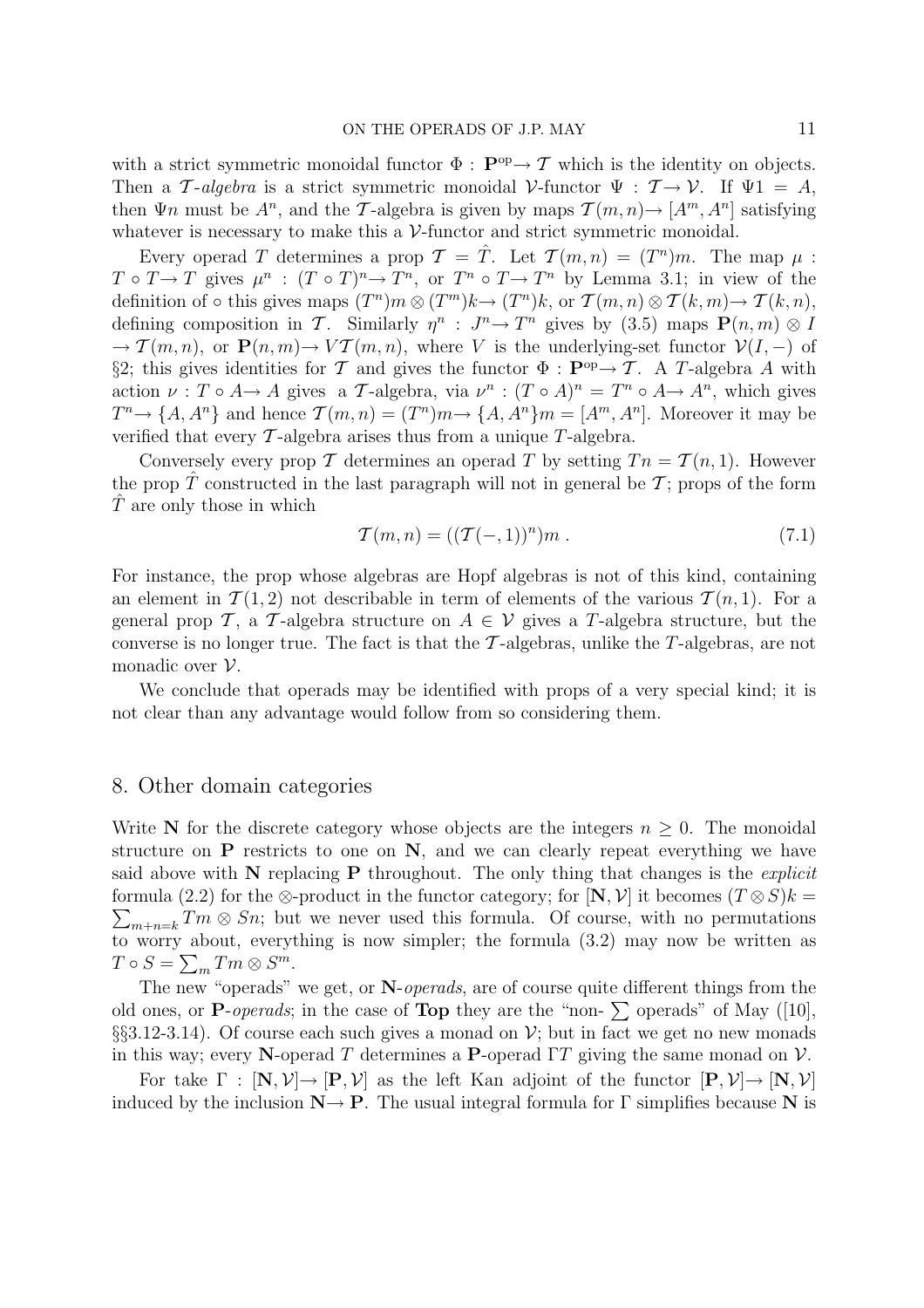discrete to

$$
\Gamma T = \sum_{m} \mathbf{P}(m, -) \otimes Tm \; ; \tag{8.1}
$$

so that  $(\Gamma T)n = \mathbf{P}_n \otimes T_n$ . It is easy to see that  $\Gamma$  preserves  $\otimes$ -products (or we can observe that its right adjoint is clearly a *normal* closed functor and appeal to §5.2 of [4]). Since it also preserves colimits, it takes an **N**-operad T to a **P**-operad  $\Gamma T$ . For  $A \in \mathcal{V}$ , we have

$$
(\Gamma T) \circ A = \int_{m}^{n \in \mathbf{P}} (\Gamma T) n \otimes A^{n}
$$
  
= 
$$
\int_{m}^{n \in \mathbf{P}} \sum_{m} \mathbf{P}(m, n) \otimes T m \otimes A^{n}
$$
  
= 
$$
\sum_{m} T m \otimes A^{m} \text{ by Yoneda}
$$
  
= 
$$
T \circ A ;
$$

it easily follows that T-algebras coincide with ΓT-algebras.

Now let **S** be the category whose objects are the integers  $n \geq 0$ , and whose morphisms  $n \to m$  are the set-maps  $\{1, 2, \dots, n\} \to \{1, 2, \dots, m\}$ . Then **S** has a symmetric monoidal structure extending that of **P**, the tensor product  $m + n$  now being the coproduct. This being so, we have  $S(m + n, -) = S(m, -) \times S(n, -)$ , and therefore if we replace **P** by **S** in (2.1) and use the Yoneda lemma, we get in place of (2.2) the explicit formula  $(T \otimes S)k = Tk \otimes Sk$ ; the cosmos structure on  $[\mathbf{S}, \mathcal{V}]$  has the *pointwise* monoidal structure.

If we wish to imitate all that we have done, but with **S** in place of **P**, we must suppose that V is *cartesian* closed. Then we can extend the definition of  $\langle \xi \rangle$  in V to  $\langle \alpha \rangle : A_1 \times \cdots \times A_n \to A_{\alpha 1} \times \cdots \times A_{\alpha m}$  where  $\alpha \in \mathbf{S}(m, n)$ . Since  $\mathbf{S}^{\text{op}}$  too has the cartesian monoidal structure, we have similarly  $\langle \alpha \rangle : k_{\alpha 1} + \cdots + k_{\alpha m} \to k_1 + \cdots + k_n$  in **S**. The closed structure on  $[\mathbf{S}, \mathcal{V}]$ , being pointwise, is again cartesian; and  $(2.5)$  holds with  $\langle \xi \rangle$  replaced by  $\langle \alpha \rangle$ .

For  $T \in [S, V]$ , note that  $T^m$  is contravariantly functorial in  $m \in S$ , with  $T^{\alpha} = \langle \alpha \rangle$ ; and (3.1) holds with  $\xi$  replaced by  $\alpha$  (and  $\otimes$  by the  $\times$  that is more usual in the cartesian case). So everything carries over.

When we come to  $\S7$  in the **S**-case, we insist that the monoidal structure on  $\mathcal T$  be cartesian; the more usual name for the **S**-analogue of  $V$ -prop is  $V$ -theory; these are not the most general kind of  $\mathcal V$ -theory as defined by Dubuc [3], but bear to the latter the same relation as do the finitary **Sets**-theories of Lawvere [6] to the more general ones of Linton [7]. However in the **S**-case (7.1) always holds, because  $\mathcal{T}(-,1)^n = \mathcal{T}(-,n)$ , since  $+$  is the cartesian product in T. Hence an **S**-operad in a cartesian closed V is exactly the same thing as a finitary  $\mathcal V$ -theory; an example would be the theory in **Top** of topological modules over a topological ring. Every **P**-operad T determines an **S**-operad ΓT, exactly as in the transition from **N**-operads to **P**-operads; and the T-algebras are the ΓT-algebras. This shows that in the cartesian closed case the monads that arise from **P**-operads are among those of finite rank, and certainly do not constitute all monads.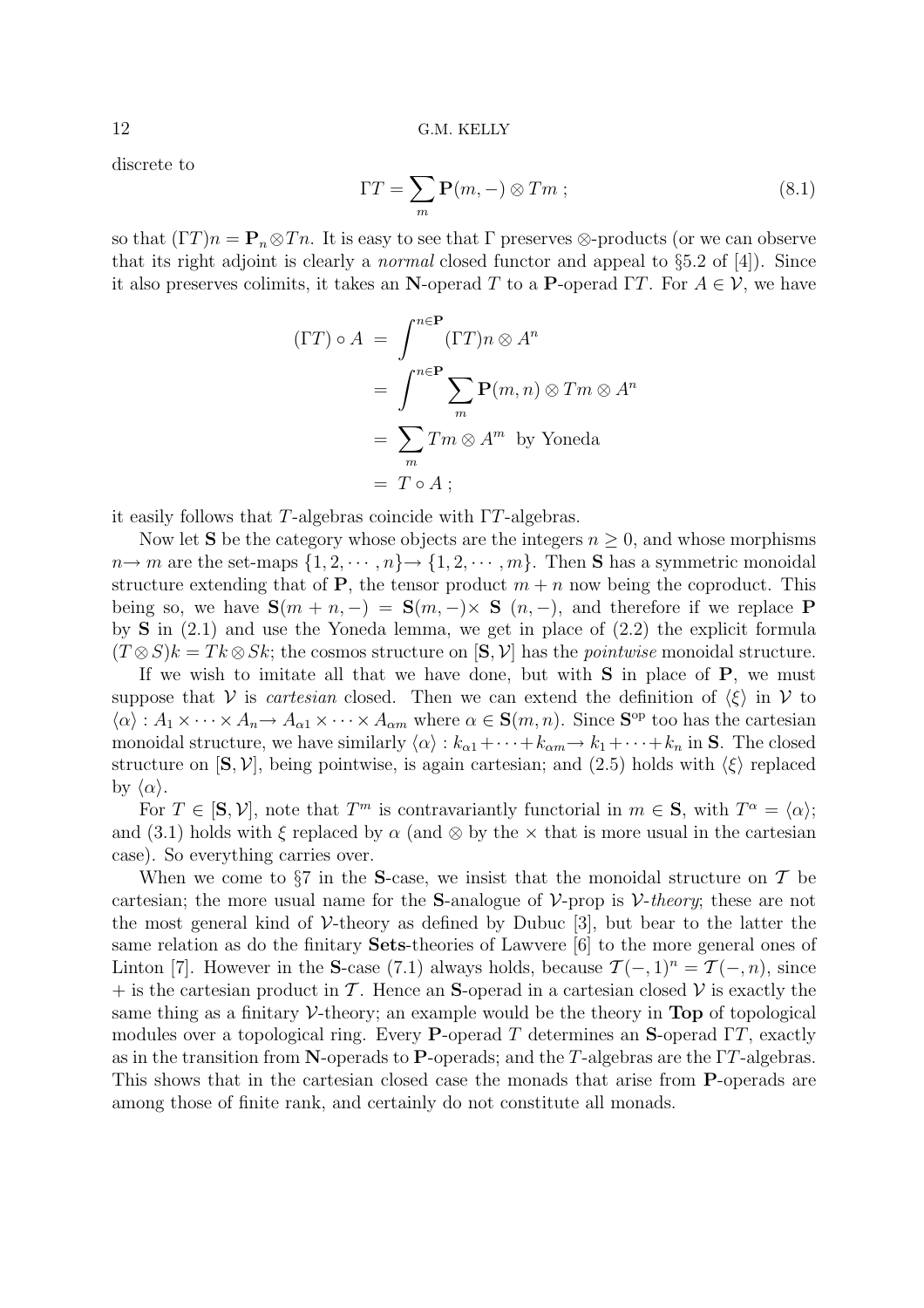## References

- [1] Day, B.J. On closed categories of functors, Reports of the Midwest Category Seminar IV, *Lecture Notes in Mathematics* **137** (1970), 1–38.
- [2] Day, B.J. and Kelly, G.M. Enriched functor categories, Reports of the Midwest Category Seminar III, *Lecture Notes in Mathematics* **106** (1969), 178-191.
- [3] Dubuc, E.J. Enriched semantics-structure (meta) adjointness, *Rev. Union Math. Argentina* **25** (1970/71), 5–26.
- [4] Kelly, G.M. Adjunction for enriched categories, Reports of the Midwest Category Seminar III, *Lecture Notes in Mathematics* **106** (1969), 166–177.
- [5] Kelly, G.M. An abstract approach to coherence, Coherence in categories, *Lecture Notes Mathematics* **281** (1972), 106–147.
- [6] Lawvere, F.W. Functorial semantics of algebraic theories, *Proc. Nat. Acad. Sci. U.S.A.* **50** (1963), 869–872.
- [7] Linton, F.E.J. Some aspects of equational categories, *Proc. Conf. on Categorical Algebra*, (La Jolla 1965), Springer-Verlag 1966, 84–94.
- [8] Mac Lane, S. Natural associativity and commutativity, *Rice University Studies* **49** (1963), 28–46.
- [9] Mac Lane, S. Categorical algebra, *Bull. Amer. Math. Soc.* **71** (1965), 40–106.
- [10] May, J.P. The geometry of iterated loop spaces, *Lectures Notes in Mathematics* **271** (1972).
- [11] Kelly, G.M. *Basic Concepts of Enriched Category Theory*, London Mathematical Society Lecture Notes Series, **64**, Cambridge University Press, 1982. Reprinted as *Reprints in Theory and Applications of Categories*, 10 (2005).
- [12] Im, G.B. and Kelly, G.M., A universal property of the convolution monoidal structure, *J. Pure Appl. Alg.* **43** (1986), 75–88.

*School of Mathematics and Statistics FO7 University of Sydney, NSW 2006 AUSTRALIA* Email: gkel3835@usyd.edu.au

This article may be accessed from http://www.tac.mta.ca/tac/reprints or by anonymous ftp at

ftp://ftp.tac.mta.ca/pub/tac/html/tac/reprints/articles/13/tr13.{dvi,ps}